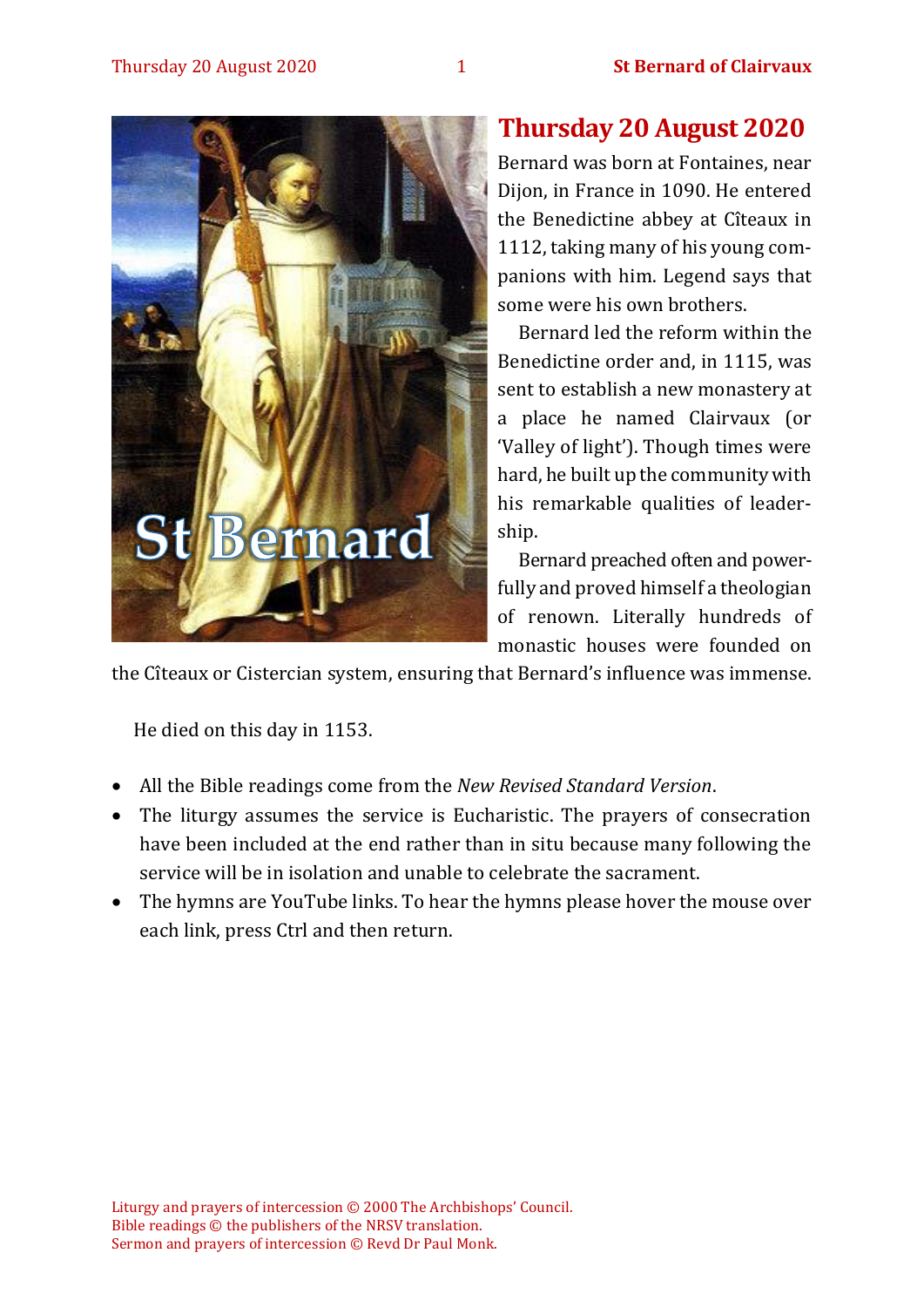# **Introduction and welcome**

HYMN 1 **[Bless the Lord, my soul](https://www.youtube.com/watch?v=gSN586nUJXg)** (please click on this link to hear the hymn)

# **The Welcome**

In the name of the Father, and of the Son, and of the Holy Spirit

All **Amen.**

The Lord be with you

All **And also with you.**

# **The Preparation**

All **Almighty God,**

**to whom all hearts are open, all desires known, and from whom no secrets are hidden: cleanse the thoughts of our hearts by the inspiration of your Holy Spirit, that we may perfectly love you, and worthily magnify your holy name; through Christ our Lord. Amen.**

Our Lord Jesus Christ said: The first commandment is this: 'Hear, O Israel, the Lord our God is the only Lord. You shall love the Lord your God with all your heart, with all your soul, with all your mind, and with all your strength.'

And the second is this: 'Love your neighbour as yourself.'

There is no other commandment greater than these.

On these two commandments hang all the law and the prophets.

#### All **Amen. Lord, have mercy.**

Christ calls us to share the heavenly banquet of his love with all the saints in earth and heaven. Therefore, knowing our unworthiness and sin, let us confess our sins in penitence and faith, firmly resolved to keep God's commandments and to live in love and peace with all: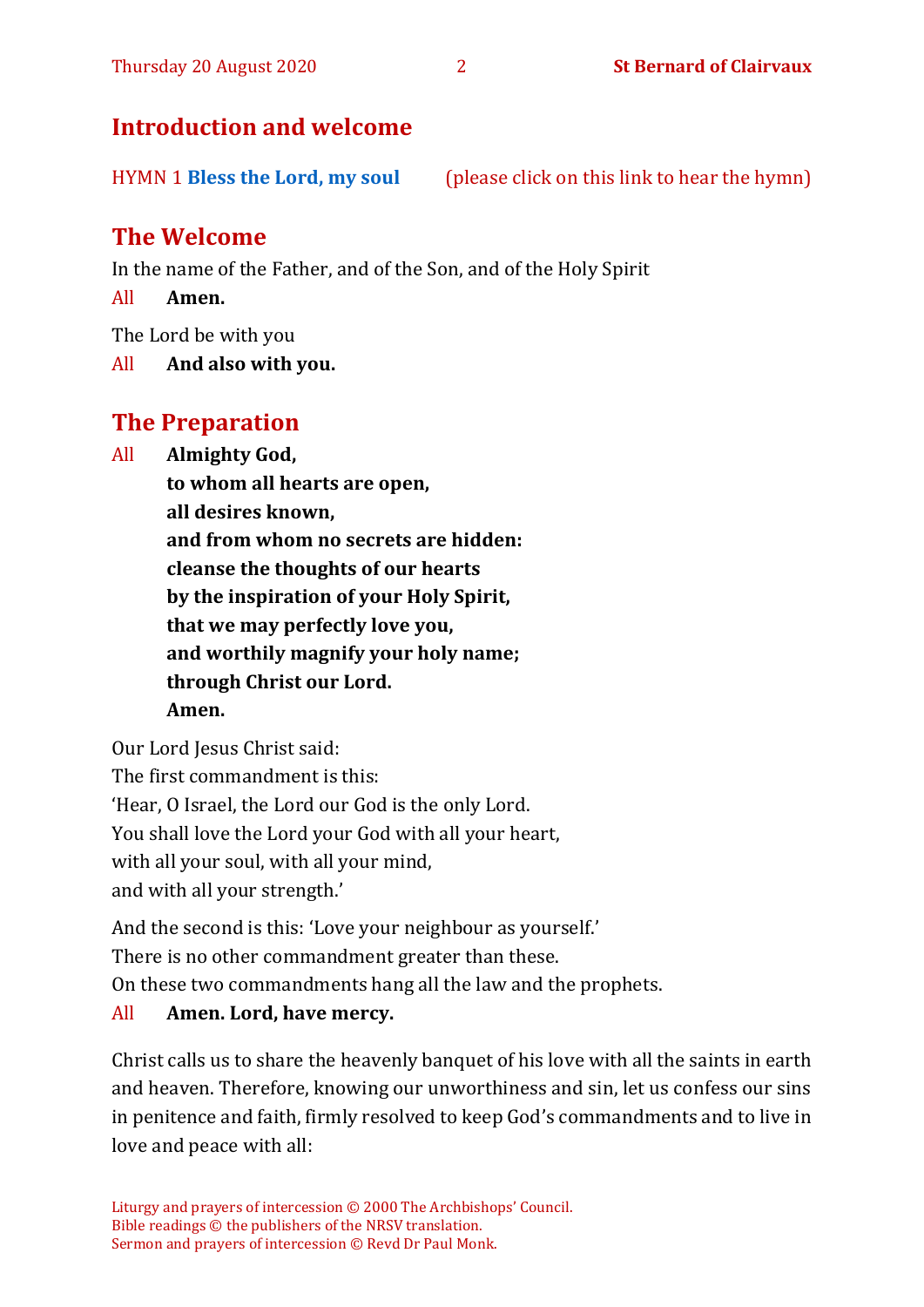All **Almighty God, our heavenly Father, we have sinned against you and against our neighbour in thought and word and deed, through negligence, through weakness, through our own deliberate fault. We are truly sorry and repent of all our sins. For the sake of your Son Jesus Christ, who died for us, forgive us all that is past and grant that we may serve you in newness of life to the glory of your name. Amen.**

Almighty God,

who forgives all who truly repent, have mercy upon you, pardon and deliver you from all your sins, confirm and strengthen you in all goodness, and keep you in life eternal; through Jesus Christ our Lord. All **Amen.**

# **The Gloria**

This Gloria is sung to the tune of 'Cwm Rhondda'. Click **[here](about:blank)** for the tune.

All **Glory be to God in Heaven, Songs of joy and peace we bring, Thankful hearts and voices raising, To creation's Lord we sing. Lord we thank you, Lord we praise you, Glory be to God our King: Glory be to God our King. Lamb of God, who on our shoulders, Bore the load of this world's sin; Only Son of God the Father, You have brought us peace within.**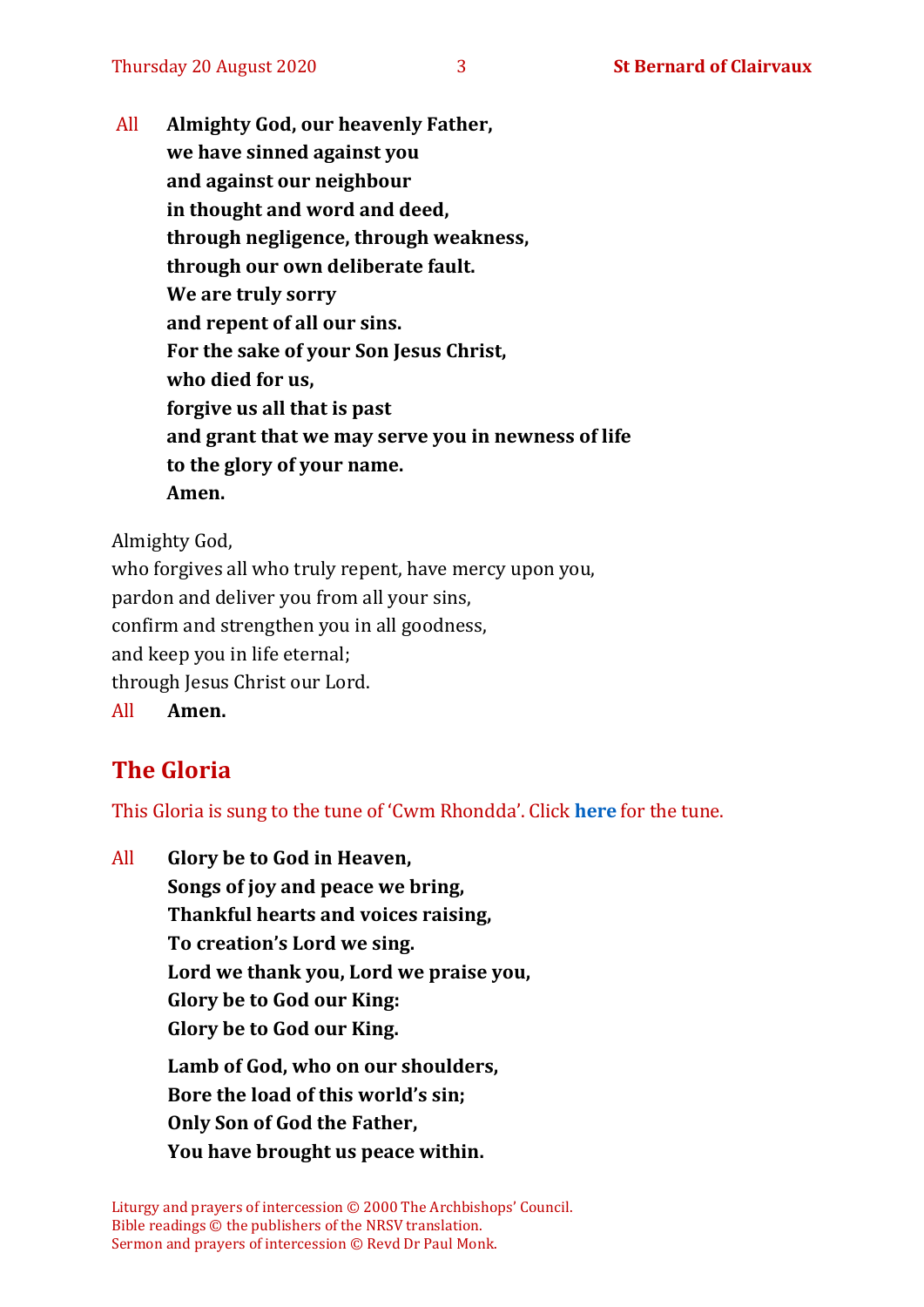**Lord, have mercy, Christ have mercy, Now your glorious reign begin: Now your glorious reign begin.**

**You O Son of God are Holy, You we praise with one accord. None in heav'n or earth is like you, Only you are Christ the Lord. With the Father and the Spirit, Ever worshipped and adored: Ever worshipped and adored.**

# **The Collect for the St Bernard**

Merciful Redeemer, who, by the life and preaching of your servant Bernard, rekindled the radiant light of your Church: grant us, in our generation, to be inflamed with the same spirit of discipline and love, and ever to walk before you as children of light; through Jesus Christ your Son our Lord, who is alive and reigns with you, in the unity of the Holy Spirit, one God, now and for ever. All **Amen.**

# **First reading**

A reading from the prophecy of Proverbs.

Get wisdom; get insight: do not forget, nor turn away from the words of my mouth. Do not forsake her, and she will keep you; love her, and she will guard you. The beginning of wisdom is this: Get wisdom, and whatever else you get, get insight. Prize her highly, and she will exalt you; she will honour you if you embrace her. She will place on your head a fair garland; she will bestow on you a beautiful crown. *Proverbs 4:5–9*

This is the Word of the Lord

#### All **Thanks be to God.**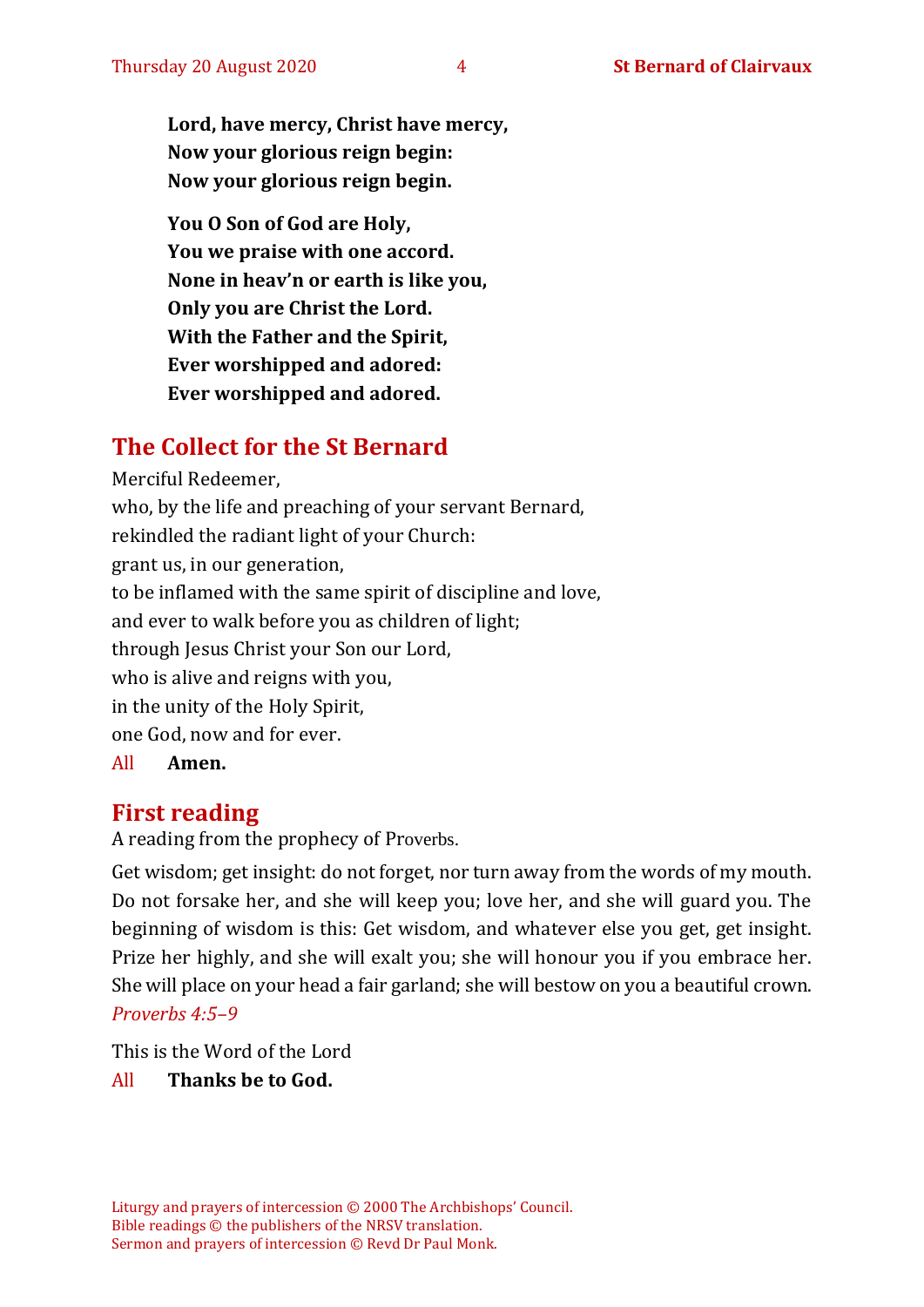# **Second reading**

A reading from the Revelation of St John the Divine

A voice came from the throne saying, 'Praise our God, all you his servants, and all who fear him, small and great.' Then I heard what seemed to be the voice of a great multitude, like the sound of many waters and like the sound of mighty thunderpeals, crying out, 'Alleluia! For the Lord our God the Almighty reigns. Let us rejoice and exult and give him the glory, for the marriage of the Lamb has come, and his bride has made herself ready; to her it has been granted to be clothed with fine linen, bright and pure'—for the fine linen is the righteous deeds of the saints. And the angel said to me, 'Write this: Blessèd are those who are invited to the marriage supper of the Lamb.' And he said to me, 'These are true words of God.' *Revelation 19:5–9*

This is the Word of the Lord

All **Thanks be to God.**

HYMN 2 **[Breathe on me breath of God](https://youtu.be/M5keJHZdWYM)** (click on this link to hear the hymn)

# **Gospel reading**

Hear the Gospel of our Lord Jesus Christ according to John

### All **Glory to you O Lord.**

Jesus said, 'If you abide in me, and my words abide in you, ask for whatever you wish, and it will be done for you. My Father is glorified by this, that you bear much fruit and become my disciples. As the Father has loved me, so I have loved you; abide in my love.If you keep my commandments, you will abide in my love, just as I have kept my Father's commandments and abide in his love.I have said these things to you so that my joy may be in you, and that your joy may be complete.' *John 15:7–11*

This is the Gospel of the Lord

### All **Praise to you O Christ.**

# **Sermon**

Why am I so poor a disciple and why is my sense of discipleship not growing? Why do I appear to be a Christian in name only? The clue lies in Jesus command, 'Abide in me'. Let's take that short phrase and see where it leads.

The word 'abide' means 'stay', 'remain' with overtones of 'do not stray'. When Jesus says 'Abide in me' he's saying that discipleship is a permanent thing. To abide is to stay always in Jesus, 24/7.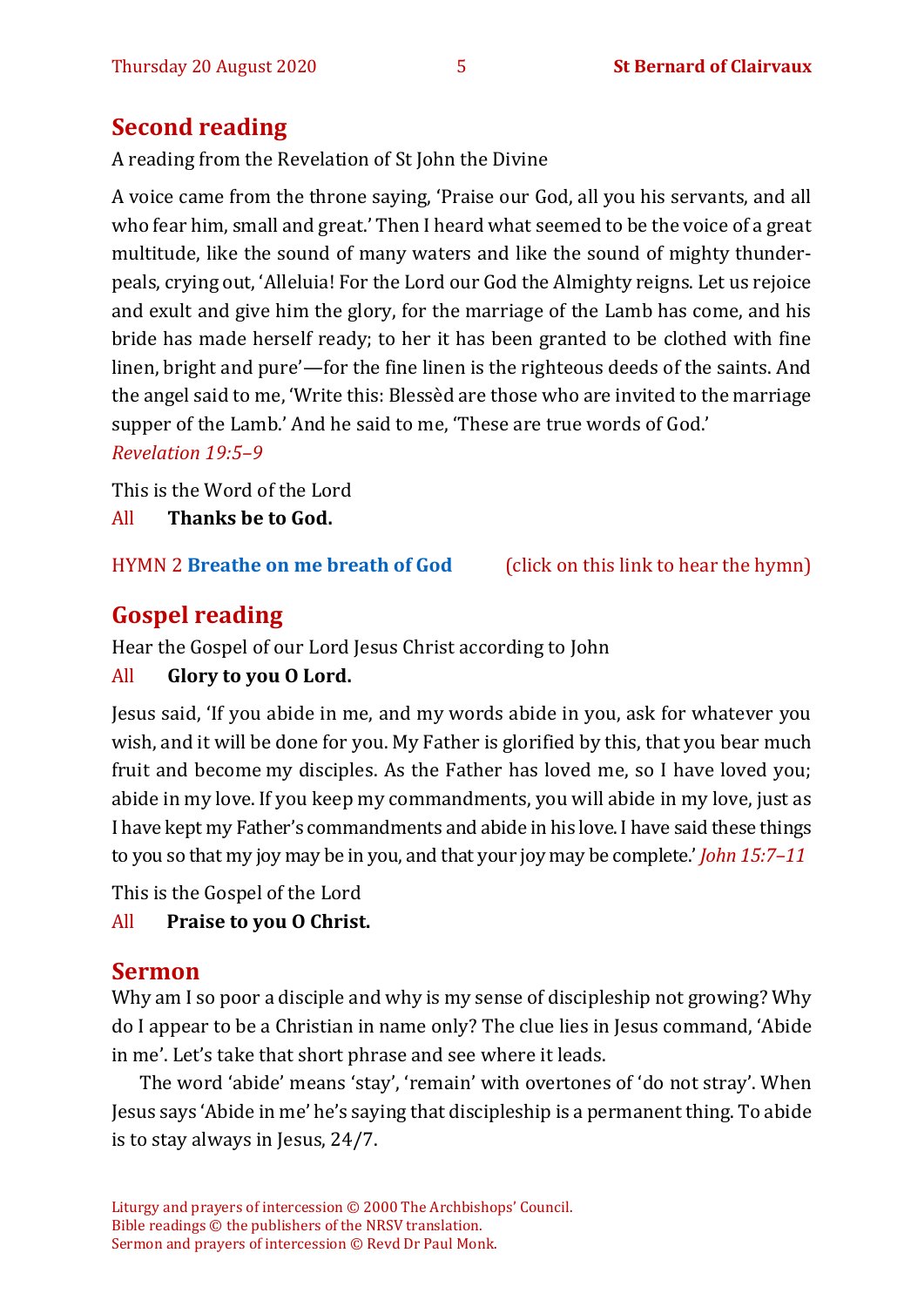Next, just before today's excerpt, Jesus says, 'I am the vine'. All talk of vines and vineyards in the Bible points toward the concept of 'Messiah'. The first thing the Israelites heard about the promised land was the size of the grape bunches; later, Isaiah spoke about a vineyard that did not bear fruit; and the very first miracle Jesus performed was to make wine. Today's reading records Jesus talking to his disciples about discipleship on the very night before was executed. In this talk of vines he is being as explicit as he can: 'I am the vine, and you are the branches'. By calling himself the vine, Jesus was saying 'I am the Messiah and, *as such*, abide in me'. Only when we abide Jesus *as Lord and Messiah* do we start the adventure of true discipleship.

Next consider what happens when we *do* abide in Jesus. Imagine letting an occasional friend live with us. That person will see everything if they truly live with us. We may start on best behaviour but we'll either lapse and behave again as we did before, or else grow used to behaving the way we hope the friend will always want of us It becomes firm habit. In the same way, the Christian who truly abides in Jesus will live with him at their side, in their mind's eye letting Jesus accompany every aspect of their lives and letting him see all they do. In proportion that the Christian respects Jesus and sees him as Messiah and Lord, and in proportion that they truly keep Jesus in view, so their life as a disciple will develop and grow.

We'll find that Jesus' influence grows as we abide with him. We'll want to change to please him. As is usual, we'll start imitating him and doing whatever we know he wants. We'll look at the way he loves and want to copy him. At first, that copying will probably look a bit like method acting. With time, though, the love we pretend will become more genuine. It will sink deeper. It will become habit and real. We will start to love with His love. The crucial moment of growth occurs when we stop living as though he is there and realise that he's truly present through his Spirit.

In summary, when Jesus tell us to abide in him, he means he wants to move into our lives of faith and stay there permanently. As we grow closer to him, we learn to love as he loves. Indeed, this way, his life develops in us until it becomes our life.

#### **The Creed**

Do you believe and trust in God the Father, the source of all being and life, the one for whom we exist?

#### All **We believe and trust in him.**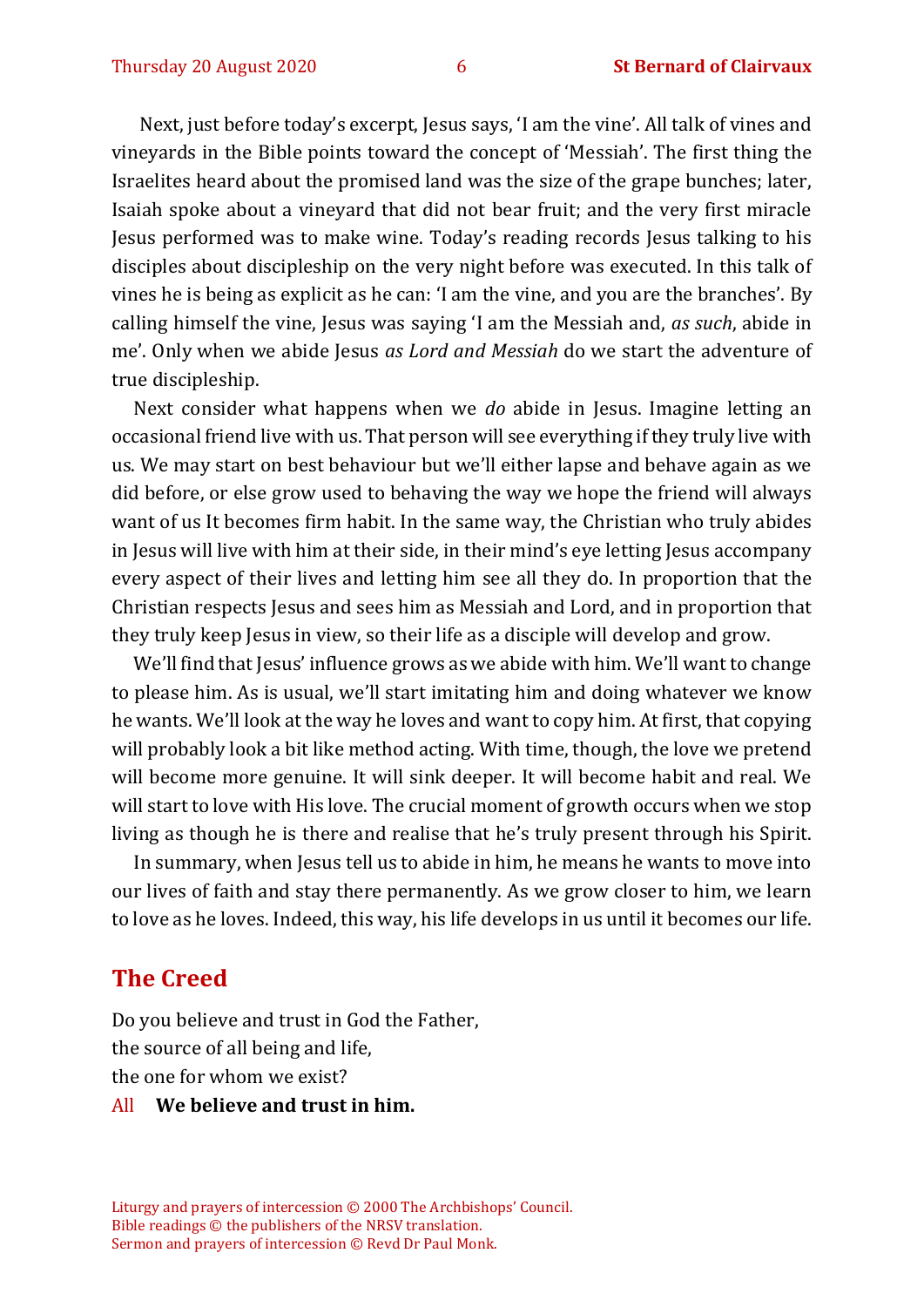Do you believe and trust in God the Son, who took our human nature, died for us and rose again?

#### All **We believe and trust in him.**

Do you believe and trust in God the Holy Spirit, who gives life to the people of God and makes Christ known in the world?

#### All **We believe and trust in him.**

This is the faith of the Church.

All **This is our faith. We believe and trust in one God, Father, Son and Holy Spirit. Amen.**

# **Prayers of intercession**

We pray to the Father in the power of the Spirit in order to grow more like Jesus, the Son. Let us pray.

We pray that we may grow in our discipleship. Help us to realise the truth that our discipleship can grow in love as well as loyalty.

Lord in your mercy

#### All **Hear our prayer**.

We pray for your Church, asking that it too will grow in discipleship and love. Help it to learn to do everything for you and grow in worship as it perceives you to be abiding with us. Let our love grow as we abide in him.

Lord in your mercy

### All **Hear our prayer**.

Loving Lord, we pray for the world and its people. We ask that as your disciples abide in Jesus so their love and faith will help heal the world.

Lord in your mercy

#### All **Hear our prayer**.

Living God, we pray for our friends and families, colleagues and neighbours. We ask that each will sense something of your love and power in us, and will be healed of self as they begin to seek you for themselves.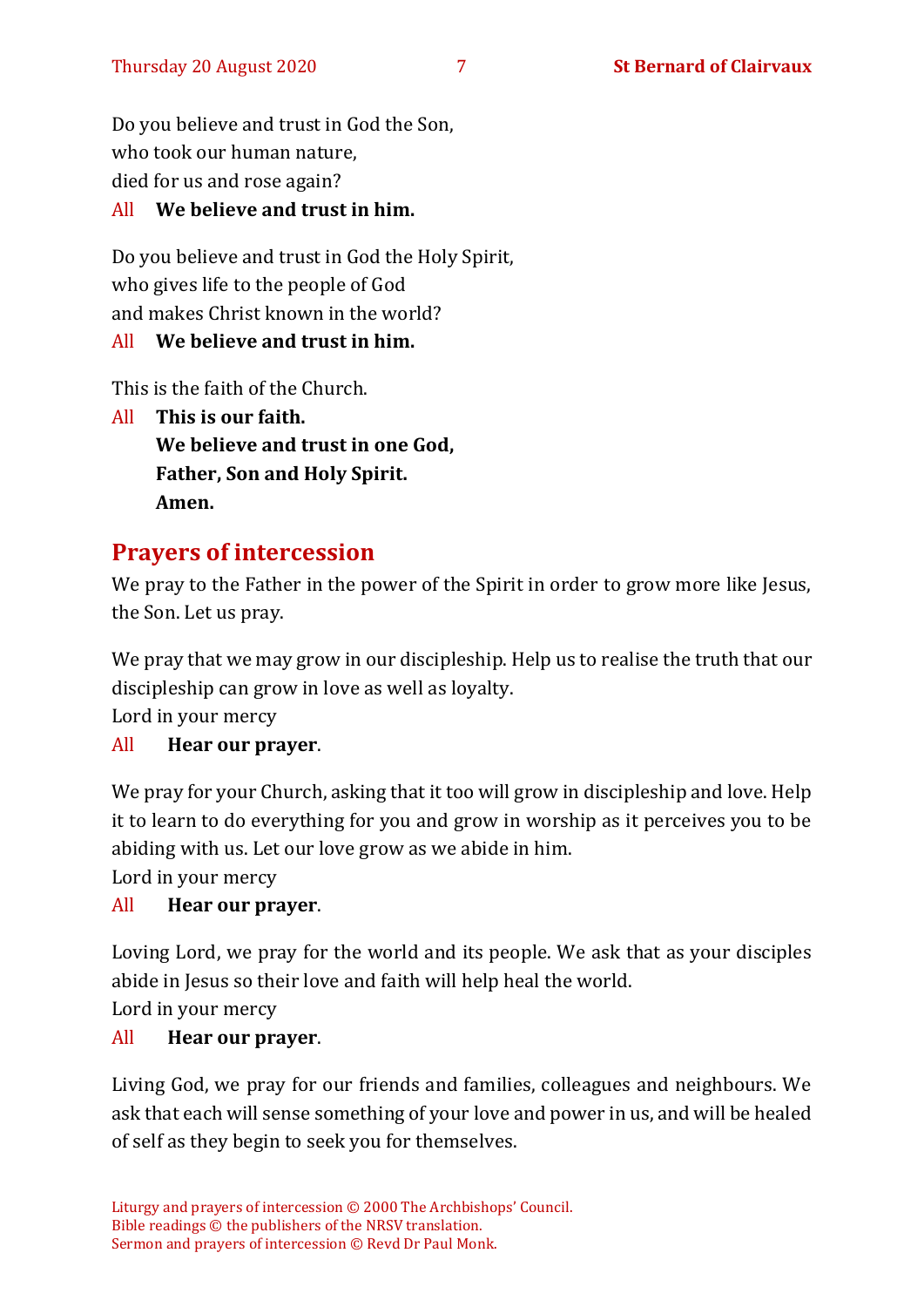Lord in your mercy

#### All **Hear our prayer**.

God of life, we pray for those who have passed from this world to the next. Those who have died recently, died alone, or died without preparation. We ask your mercy on all those who've lost a loved one.

Lord in your mercy

All **Hear our prayer**.

Merciful Father,

All **accept these prayers for the sake of your Son, our Saviour Jesus Christ. Amen.**

# **The peace**

Unto us a child is born, unto us a son is given, and his name shall be called the Prince of Peace.

The peace of the Lord be always with you,

All **And also with you.**

| HYMN 3 Abide with me |
|----------------------|
| Abide in me          |

(please click on this link to hear the hymn) (different version)

The liturgy of the Communion Service appears below

# The Dismissal

Christ the Son of God, born of Mary, fill you with his grace to trust his promises and obey his will; and the blessing of God the Almighty: Father, Son, and Holy Spirit, be with you now and remain with you always.

All **Amen.**

#### HYMN 4 **[Who would true valour see](https://www.youtube.com/watch?v=5yHJMPw8RHU)** (click on this link to hear the hymn)

Go in peace to love and serve the Lord.

### All **In the name of Christ. Amen.**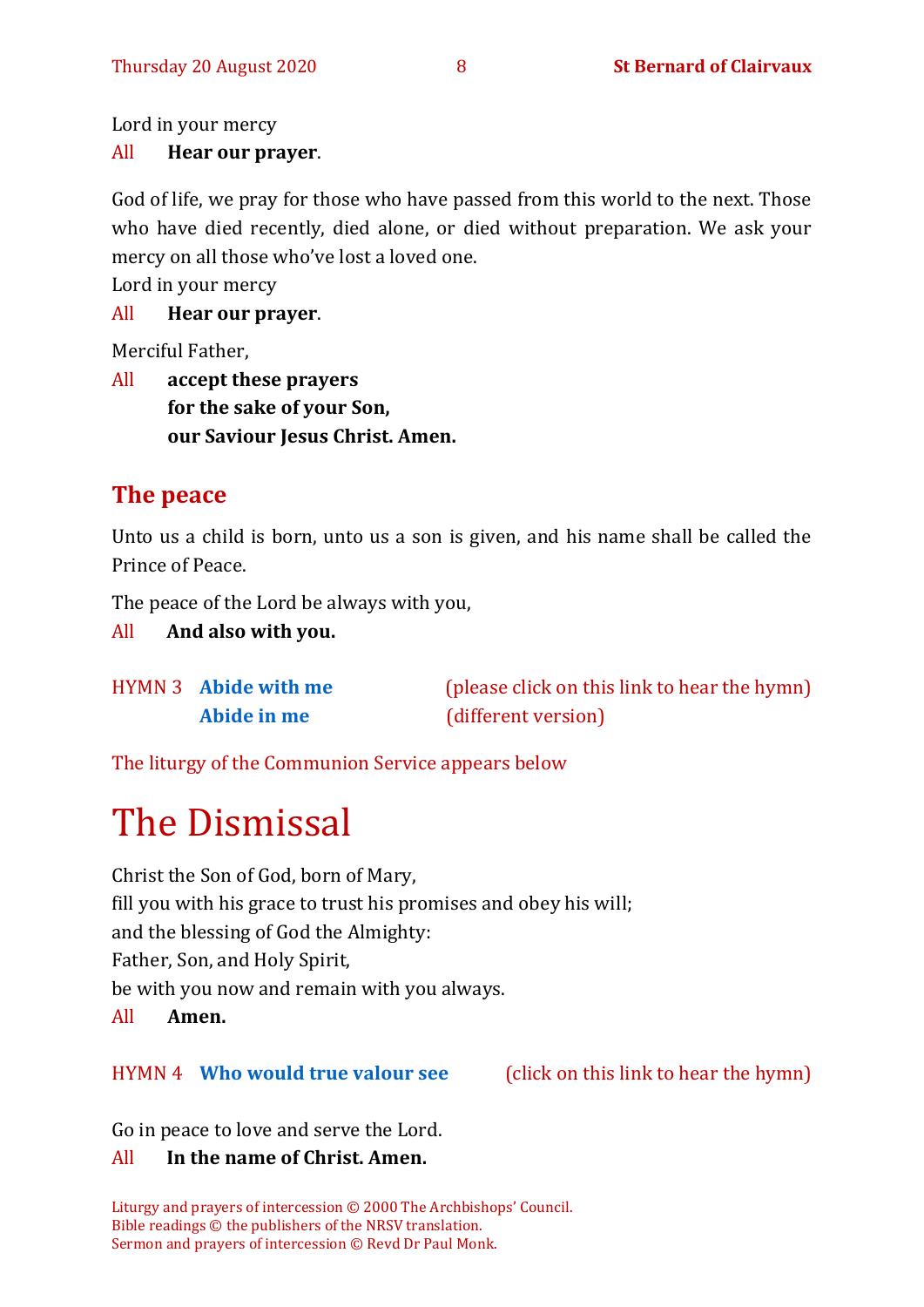# The Liturgy of the Sacrament

# Eucharistic Prayer (prayer E)

The Lord be with you

### All **and also with you.**

Lift up your hearts.

#### All **We lift them to the Lord.**

Let us give thanks to the Lord our God.

#### All **It is right to give thanks and praise.**

It is indeed right, our duty and our joy that we should always sing of your glory, holy Father, almighty and eternal God, through Jesus Christ your Son our Lord. For you are the hope of the nations, the builder of the city that is to come. Your love made visible in Jesus Christ brings home the lost, restores the sinner and gives dignity to the despised. In his face your light shines out, flooding lives with goodness and truth, gathering into one in your kingdom a divided and broken humanity. Therefore with all who can give voice in your creation we glorify your name, for ever praising you and saying,

All **Holy, holy, holy Lord, God of power and might, heaven and earth are full of your glory. Hosanna in the highest. Blessed is he who comes in the name of the Lord. Hosanna in the highest.**

We praise and bless you, loving Father, through Jesus Christ, our Lord; and as we obey his command, send your Holy Spirit, that broken bread and wine outpoured may be for us the body and blood of your dear Son.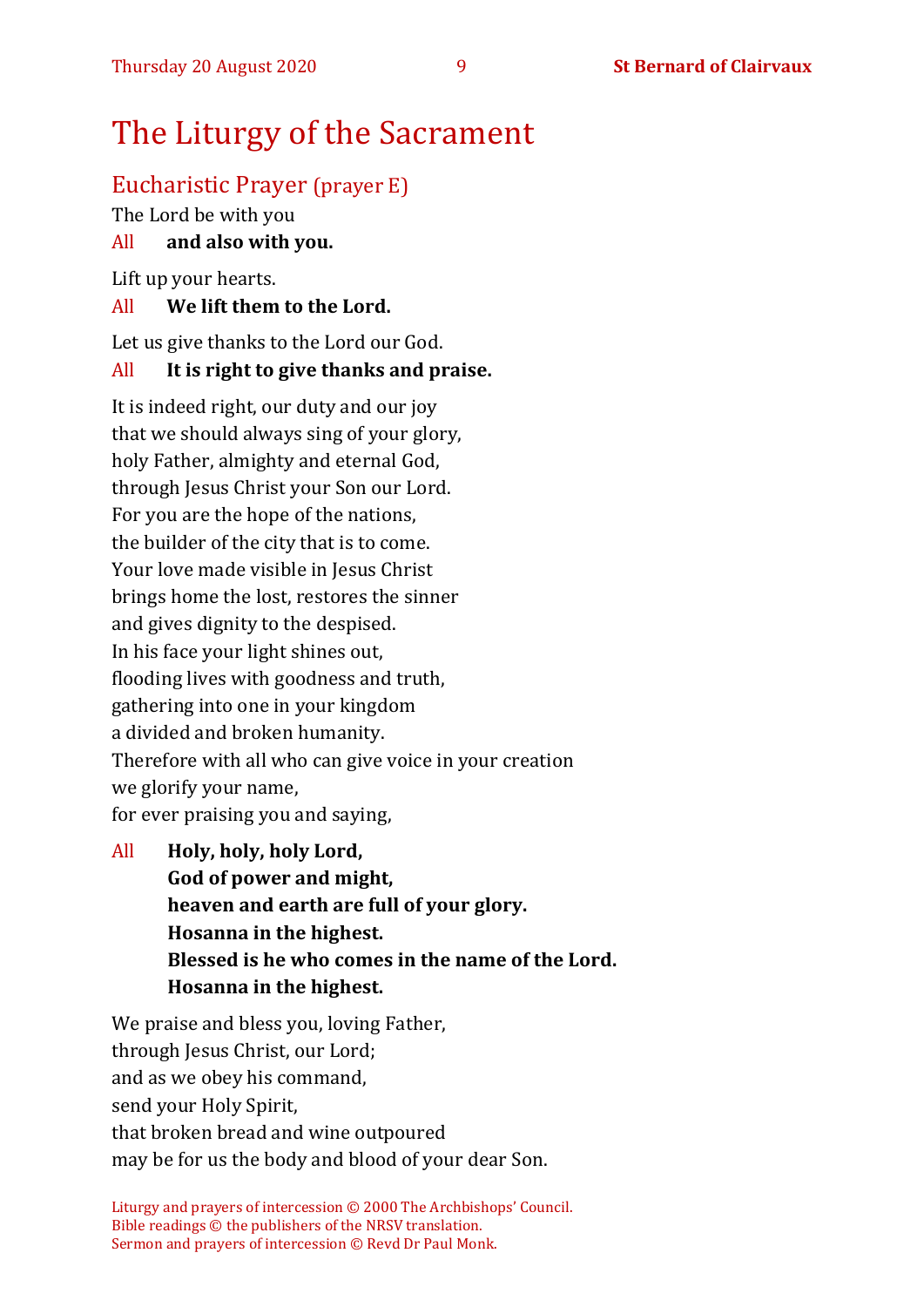On the night before he died he had supper with his friends and, taking bread, he praised you. He broke the bread, gave it to them and said: Take, eat; this is my body which is given for you; do this in remembrance of me.

When supper was ended he took the cup of wine. Again he praised you, gave it to them and said: Drink this, all of you; this is my blood of the new covenant, which is shed for you and for many for the forgiveness of sins. Do this, as often as you drink it, in remembrance of me.

So, Father, we remember all that Jesus did, in him we plead with confidence his sacrifice made once for all upon the cross.

Bringing before you the bread of life and cup of salvation, we proclaim his death and resurrection until he comes in glory.

Great is the mystery of faith:

All **Christ has died. Christ is risen. Christ will come again.**

Lord of all life, help us to work together for that day when your kingdom comes and justice and mercy will be seen in all the earth.

Look with favour on your people, gather us in your loving arms and bring us with St Bernard and all the saints to feast at your table in heaven.

Through Christ, and with Christ, and in Christ, in the unity of the Holy Spirit, all honour and glory are yours, O loving Father,

for ever and ever.

#### All **Amen.**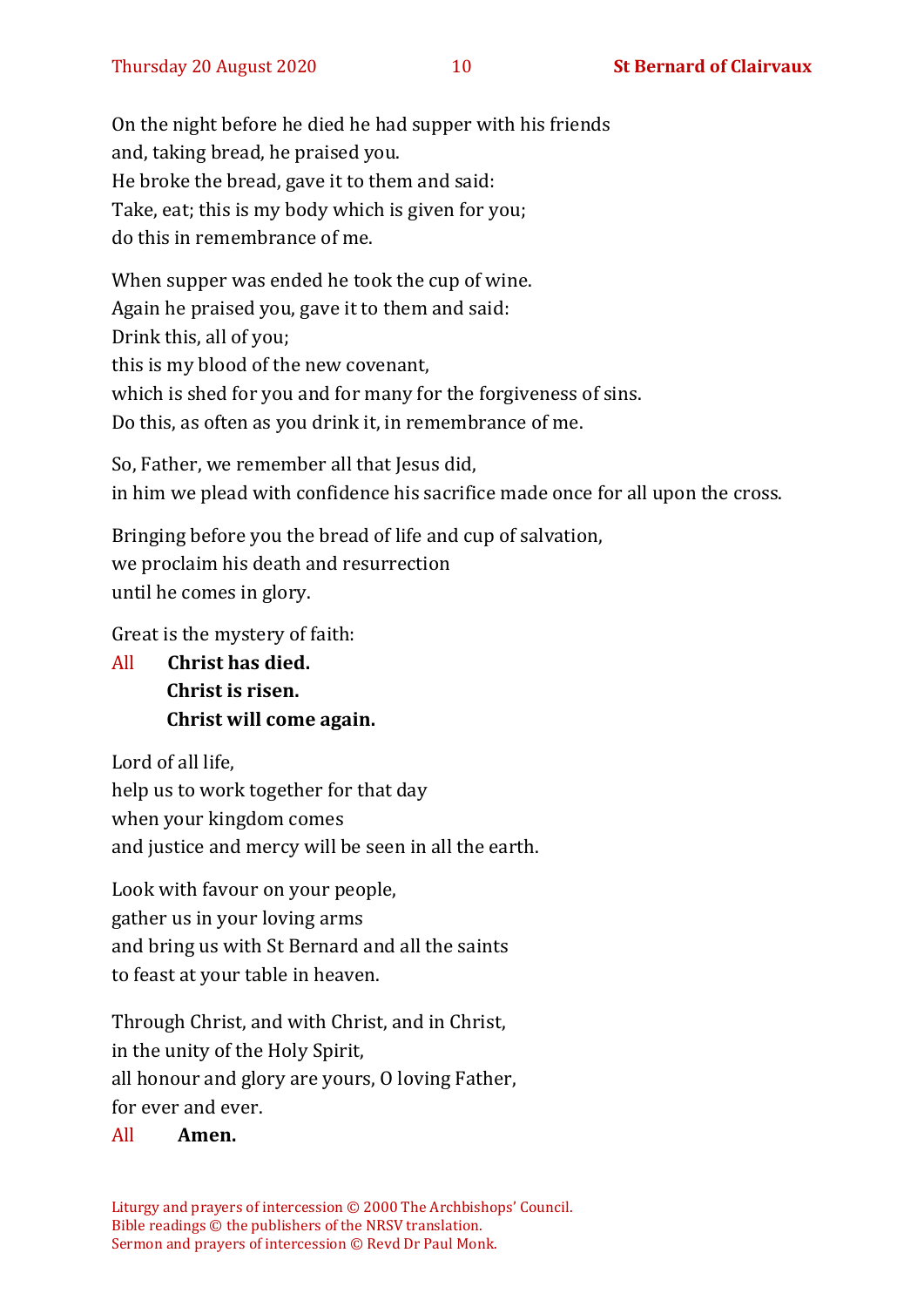### The Lord's Prayer

As our Saviour taught us, so we pray

All **Our Father in heaven, hallowed be your name, your kingdom come, your will be done, on earth as in heaven. Give us today our daily bread. Forgive us our sins as we forgive those who sin against us. Lead us not into temptation but deliver us from evil. For the kingdom, the power,** 

**and the glory are yours now and for ever. Amen.**

# Breaking of the Bread

We break this bread to share in the body of Christ.

- All **Though we are many, we are one body, because we all share in one bread.**
- All **Lamb of God,**

**you take away the sin of the world, have mercy on us.**

**Lamb of God, you take away the sin of the world, have mercy on us.**

**Lamb of God, you take away the sin of the world, grant us peace.**

Draw near with faith. Receive the body of our Lord Jesus Christ which he gave for you, and his blood which he shed for you. Eat and drink in remembrance that he died for you, and feed on him in your hearts by faith with thanksgiving.